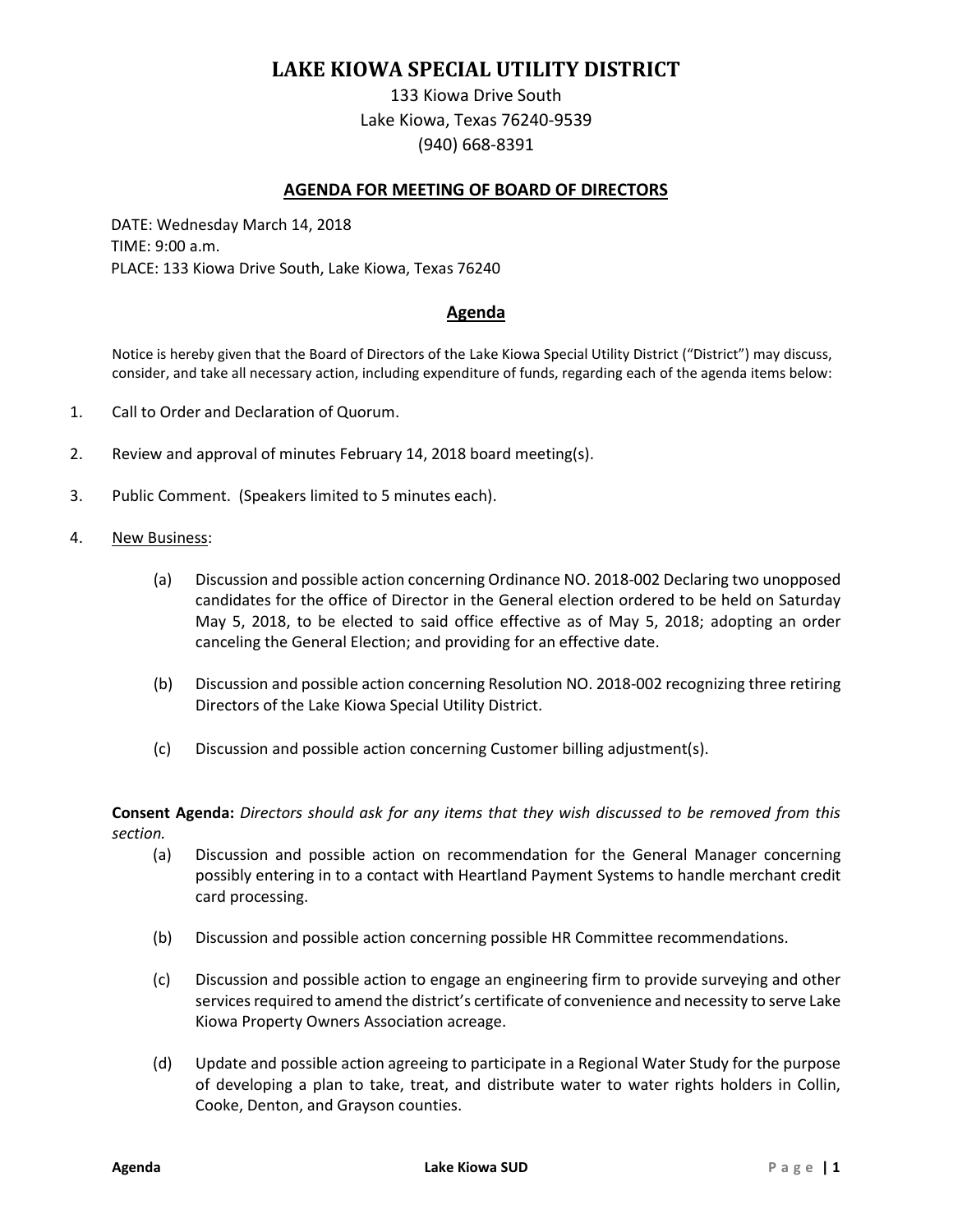(e) Discussion and update on the waterline replacement Project #2.

## 5. Old Business:

(a) Discussion and possible action concerning possible updates to the Drought Contingency Plan.

## 6. Committee reports:

- (a) Human Resources (HR) Committee:
- (b) Budget and Rates Committee:
- (c) Long-range Planning and Conservation Committee:

## 7. Reports:

(a) General Manager re: review of contractual matters; water system maintenance and status; status of capital improvement projects; rates and finances; customer relations; employee matters; special projects; equipment, materials, and vehicles; administrative matters; and, recommendations for water system improvements.

- (b) Investment Officer re: Quarterly Financial Report. (Apr., Jul., Oct., Jan.)
- (c) Recent activities of the North Texas Groundwater Conservation District.
- 8. Review and accept monthly financial report(s) and approve payment of bills:
- 9. Discussion on future agenda items:
- 10. Adjourn:

\* Reports from District standing committees will include a briefing by each committee for the Board on the activities of the committee, if any, since the last regular Board meeting. The above agenda schedule represents an estimate of the order for the indicated items and is subject to change at any time.

These public meetings are available to all persons regardless of disability. If you require special assistance to attend the meeting, please call (940) 668-8391 at least 24 hours in advance of the meeting to coordinate any special physical access arrangements.

For questions regarding this notice, please contact Ronny Young at (940) 668-8391, at gm@lksud.org, or at 133 Kiowa Dr. S., Lake Kiowa Tx. 76240.

At any time during the meeting or work session and in compliance with the Texas Open Meetings Act, Chapter 551, Government Code, Vernon's Texas Codes, Annotated, the Lake Kiowa Special Utility District Board may meet in executive session on any of the above agenda items or other lawful items for consultation concerning attorney-client matters (§551.071); deliberation regarding real property (§551.072); deliberation regarding prospective gifts (§551.073); personnel matters (§551.074); and deliberation regarding security devices (§551.076). Any subject discussed in executive session may be subject to action during an open meeting.